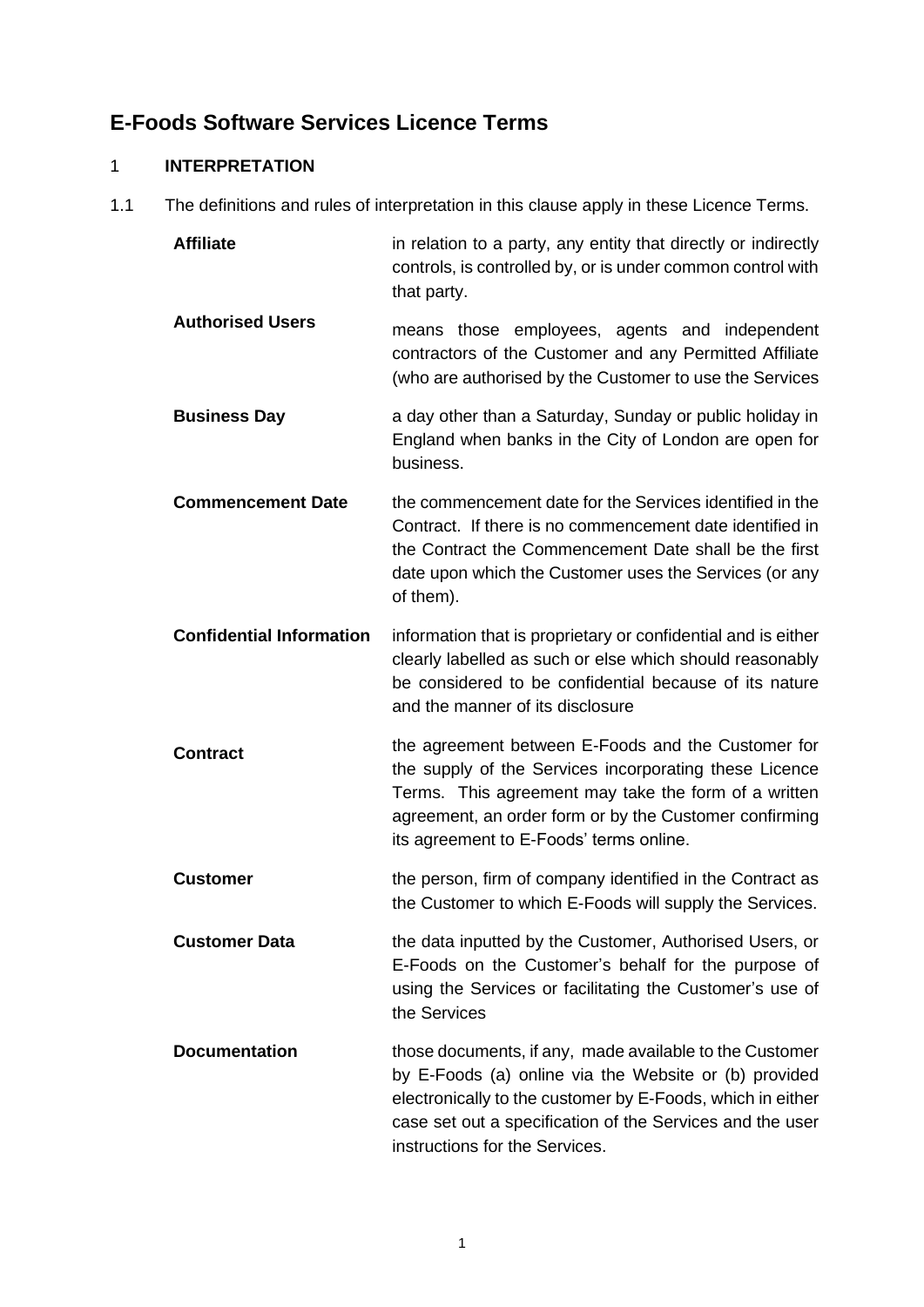| E-Foods                                       | E-Foods Limited (company number 04631608) whose<br>registered office is at Willow House. Orbital 24, Oldham<br>Street, Denton, Manchester, M34 3SU.                                                                                                                                                                                                                                                                                                                                                                                                                                                                                                                                                                                                                                                                       |
|-----------------------------------------------|---------------------------------------------------------------------------------------------------------------------------------------------------------------------------------------------------------------------------------------------------------------------------------------------------------------------------------------------------------------------------------------------------------------------------------------------------------------------------------------------------------------------------------------------------------------------------------------------------------------------------------------------------------------------------------------------------------------------------------------------------------------------------------------------------------------------------|
| <b>Enhancements</b>                           | the development and implementation of improvements to<br>the Software and or the Services                                                                                                                                                                                                                                                                                                                                                                                                                                                                                                                                                                                                                                                                                                                                 |
| <b>Fees</b>                                   | any applicable fees payable by the Customer for use of<br>the Services as set out in the Contract.                                                                                                                                                                                                                                                                                                                                                                                                                                                                                                                                                                                                                                                                                                                        |
| <b>Initial Term</b>                           | the initial term, in any, specified in the Contract.                                                                                                                                                                                                                                                                                                                                                                                                                                                                                                                                                                                                                                                                                                                                                                      |
| <b>Intellectual Property</b><br><b>Rights</b> | any and all intellectual property rights of any nature<br>anywhere in the world whether registered, registerable or<br>otherwise, including patents, utility models, trade marks,<br>registered designs and domain names, applications for<br>any of the foregoing, trade or business names, goodwill,<br>copyright and rights in the nature of copyright, design<br>rights, rights in databases, moral rights, know-how and<br>any other intellectual property rights which subsist in<br>computer software, computer programs, websites,<br>documents, information, techniques, business methods,<br>logos, instruction manuals, lists<br>drawings,<br>and<br>procedures and particulars of customers, marketing<br>methods and procedures and advertising literature,<br>including the "look and feel" of any websites |
| <b>Licence Terms</b>                          | these terms and conditions, as may be varied from time<br>to time in accordance with clause 16.2.                                                                                                                                                                                                                                                                                                                                                                                                                                                                                                                                                                                                                                                                                                                         |
| <b>Maintenance and</b><br><b>Support</b>      | the Software maintenance and support services to be<br>provided to the Customer by E-Foods as described in<br>Schedule 2                                                                                                                                                                                                                                                                                                                                                                                                                                                                                                                                                                                                                                                                                                  |
| <b>Permitted Affiliate</b>                    | an Affiliate of the Customer approved in writing as a<br>recipient of the Services under the Contract and for<br>whose acts and omissions the Customer shall be<br>responsible.                                                                                                                                                                                                                                                                                                                                                                                                                                                                                                                                                                                                                                           |
| <b>Renewal Term</b>                           | the Renewal Term, if any, specified in the Contract.                                                                                                                                                                                                                                                                                                                                                                                                                                                                                                                                                                                                                                                                                                                                                                      |
| <b>Services</b>                               | the subscription services to be provided by E-Foods to<br>the Customer in accordance with the Contract and these<br>Licence Terms relating to the supply and support of the<br>Software                                                                                                                                                                                                                                                                                                                                                                                                                                                                                                                                                                                                                                   |
| <b>Software</b>                               | the online software applications identified in the Contract<br>together with any other software applications to be made<br>available from time to time by E-Foods to the Customer                                                                                                                                                                                                                                                                                                                                                                                                                                                                                                                                                                                                                                         |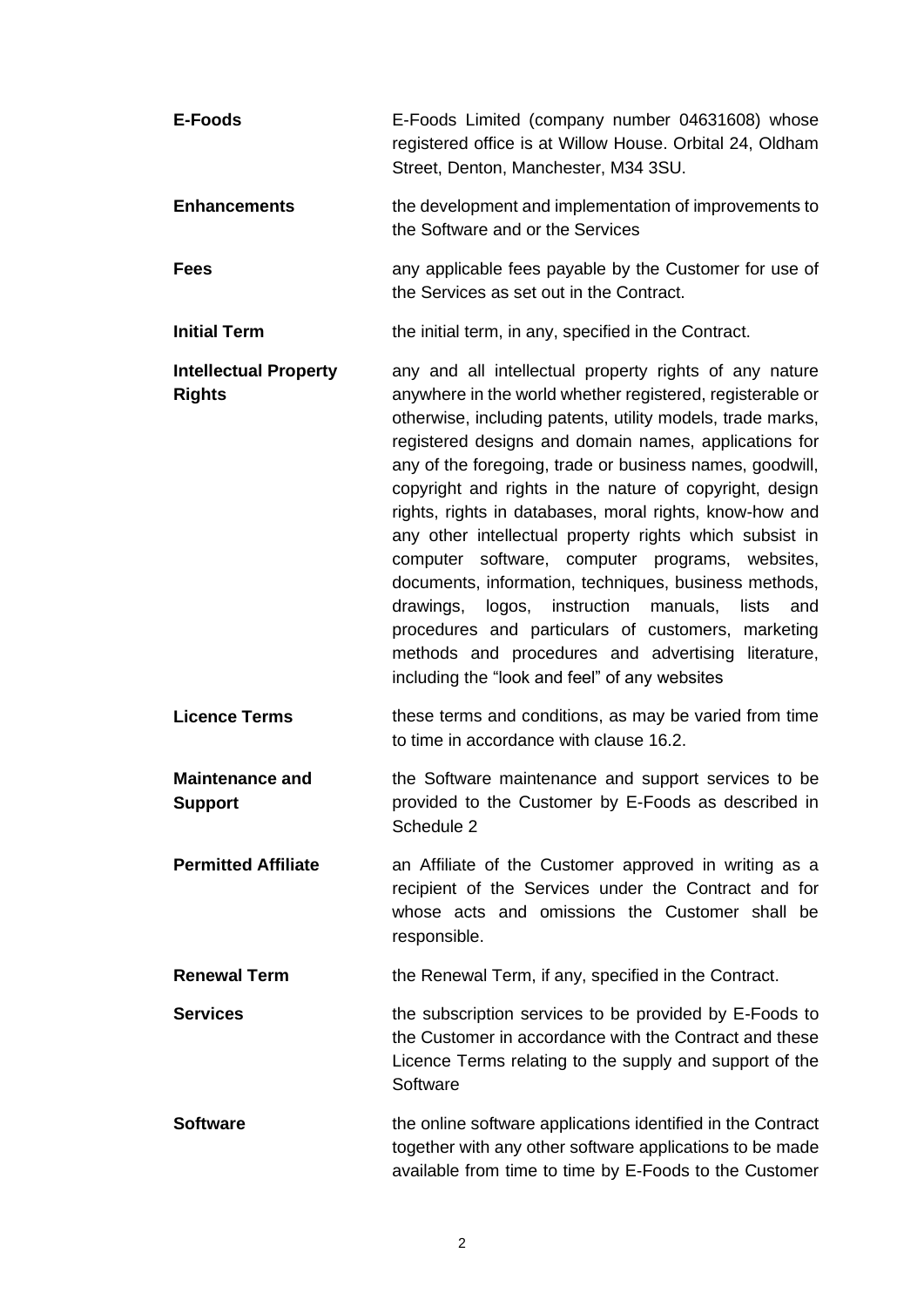via the Website, including all updates, error corrections and Enhancements

- **Term** the duration of the Contract, as determined in accordance with clause 14.
- **Virus any thing or device (including any software, code, file or** programme) which may: prevent, impair or otherwise adversely affect the operation of any computer software, hardware or network, any telecommunications service, equipment or network or any other service or device; prevent, impair or otherwise adversely affect access to or the operation of any programme or data, including the reliability of any programme or data (whether by rearranging, altering or erasing the programme or data in whole or part or otherwise); or adversely affect the user experience, including worms, trojan horses, viruses and other similar things or devices
- **Website** [www.e-foods.co.uk,](http://www.e-foods.co.uk/) [www.e-foods.freshmarkets.co.uk](http://www.e-foods.freshmarkets.co.uk/) or [www.catercloud.com](http://www.catercloud.com/) , as identified in the Contract or such other web address as may be notified by E-Foods to the Customer from time to time for the purpose of accessing the Software

**Year** a period of 12 months from the Commencement Date and each successive 12 month period

- 1.2 A person includes an individual, corporate or unincorporated body (whether or not having separate legal personality) and that person's legal and personal representatives, successors or permitted assigns.
- 1.3 A reference to a company shall include any company, corporation or other body corporate, wherever and however incorporated or established.
- 1.4 A reference to parties means the parties to the Contract collectively and "party" means either of them.
- 1.5 Unless the context otherwise requires, words in the singular shall include the plural and in the plural shall include the singular.
- 1.6 A reference to a statute or statutory provision is a reference to it as it is in force as at the date of the Contract.
- 1.7 A reference to a statute or statutory provision shall include all subordinate legislation made as at the date of the Contract under that statute or statutory provision.

# <span id="page-2-0"></span>2 **AUTHORISED USERS**

2.1 Subject to the Customer: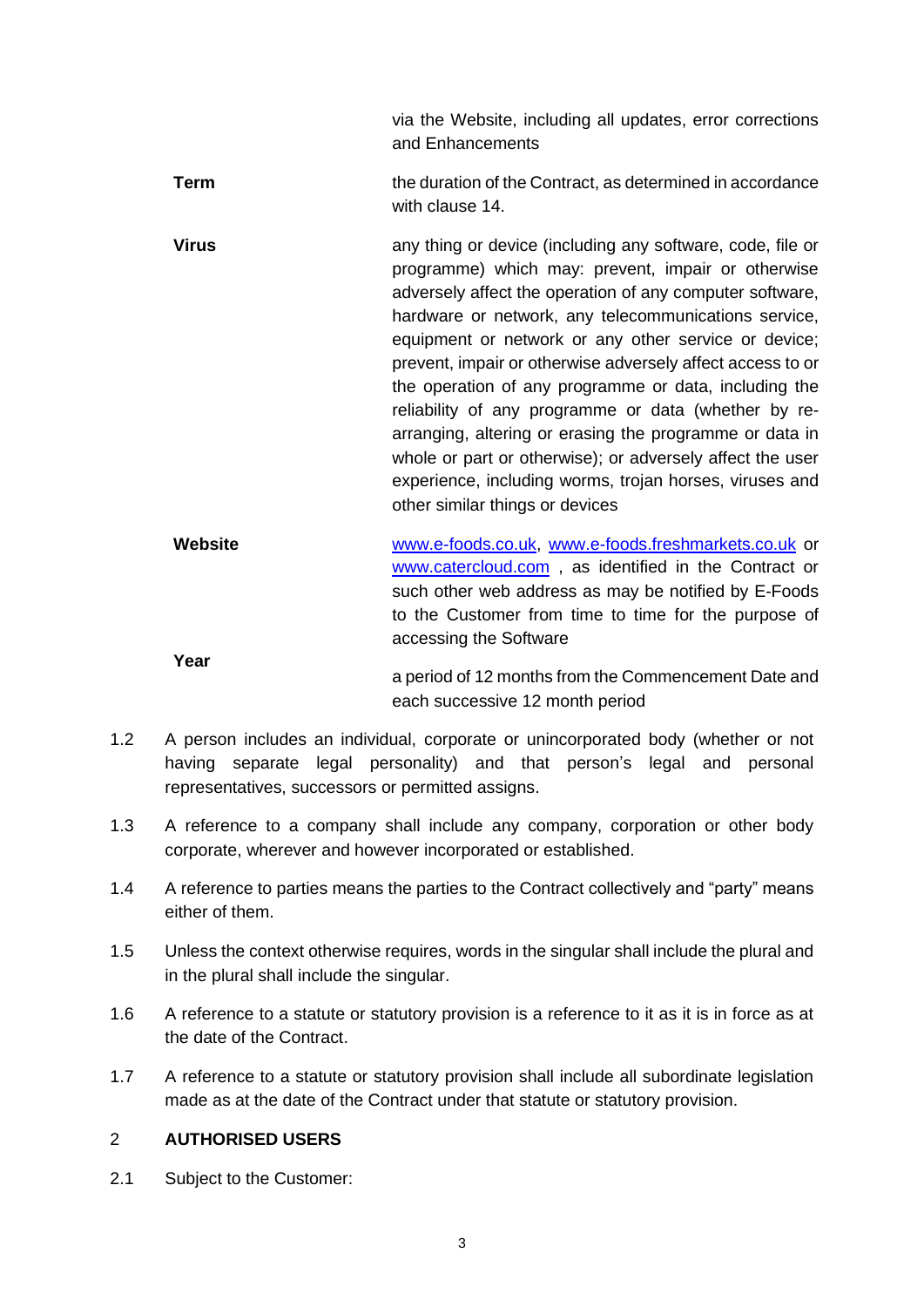- 2.1.1 Paying all applicable Fees in accordance with clause [8;](#page-8-0) and
- 2.1.2 complying with the restrictions set out in this clause [2](#page-2-0) and the other terms and conditions of the Contract

E-Foods hereby grants to the Customer a non-exclusive, non-transferable right to permit the Authorised Users to use the Services and the Documentation during the Term solely for the purposes of the Customer's internal business operations.

- <span id="page-3-0"></span>2.2 The Customer shall and shall procure that the Authorised Users shall not access, store, distribute or transmit any Viruses, or any material during the course of its use of the Services that:
	- 2.2.1 is unlawful, harmful, threatening, defamatory, obscene, infringing, harassing or racially or ethnically offensive;
	- 2.2.2 facilitates illegal activity;
	- 2.2.3 depicts sexually explicit images;
	- 2.2.4 promotes unlawful violence;
	- 2.2.5 is discriminatory based on race, gender, colour, religious belief, sexual orientation, disability; or
	- 2.2.6 in a manner that is otherwise illegal or causes damage or injury to any person or property.
- 2.3 The Customer shall not and shall procure that the Authorised Users shall not:
	- 2.3.1 except as may be allowed by any applicable law which is incapable of exclusion by agreement between the parties:
		- (a) and except to the extent expressly permitted under these terms and conditions, attempt to copy, modify, duplicate, create derivative works from, frame, mirror, republish, download, display, transmit, or distribute all or any portion of the Software and/or Documentation (as applicable) in any form or media or by any means; or
		- (b) attempt to reverse compile, disassemble, reverse engineer or otherwise reduce to human-perceivable form all or any part of the Software; or
	- 2.3.2 access all or any part of the Services, the Software and Documentation in order to build a product or service which competes with the Services, the Software and/or the Documentation; or
	- 2.3.3 use the Services, Software and/or Documentation to provide services to third parties without the prior consent of E-Foods; or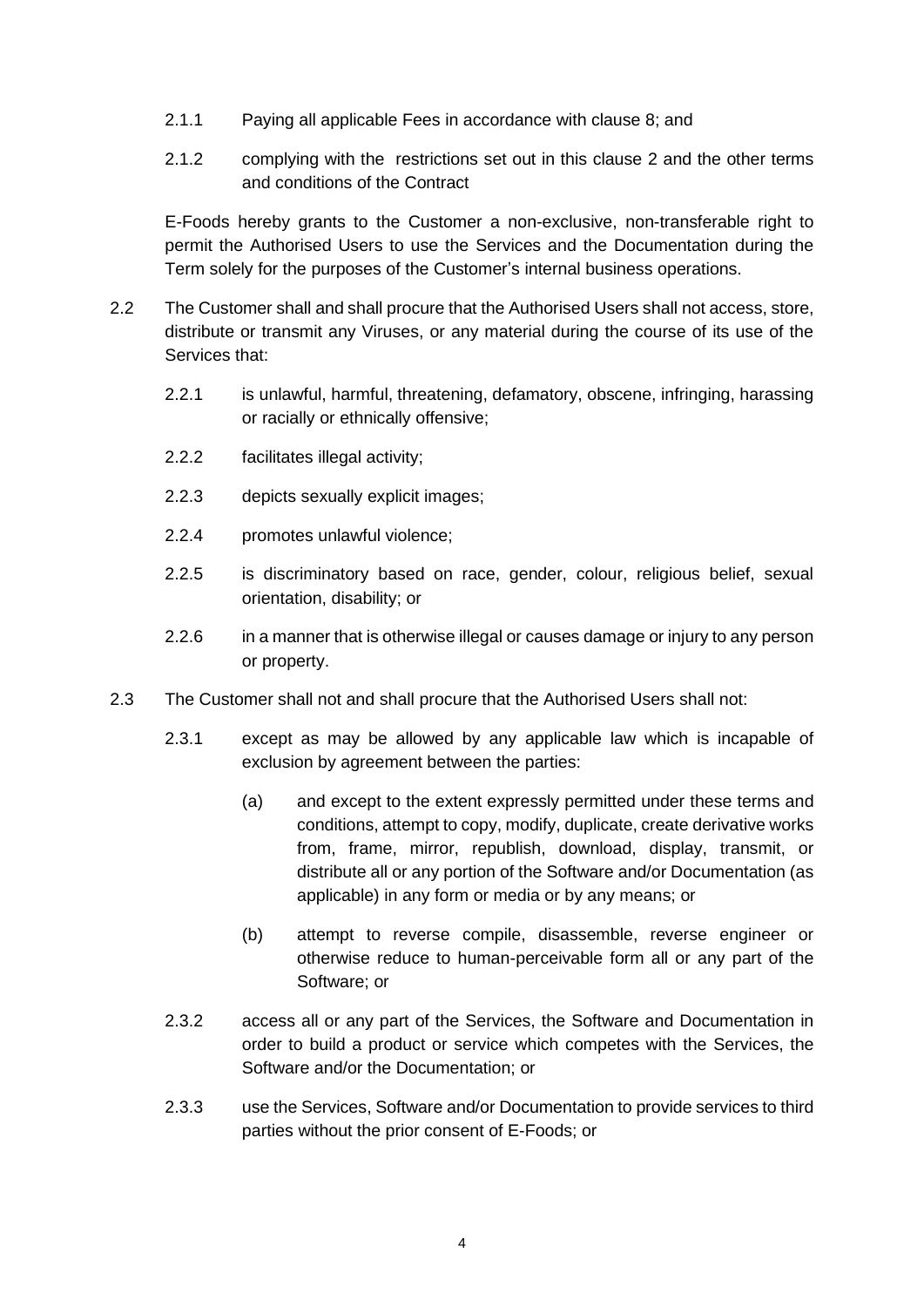- 2.3.4 license, sell, rent, lease, transfer, assign, distribute, display, disclose, or otherwise commercially exploit, or otherwise make the Services and/or Documentation available to any third party except the Authorised Users, or
- 2.3.5 attempt to obtain, or assist third parties in obtaining, access to the Services and/or Documentation, other than as provided under this clause [2.](#page-2-0)
- 2.4 The Customer shall use all reasonable endeavours to prevent any unauthorised access to, or use of, the Services and/or the Documentation and, in the event of any such unauthorised access or use, promptly notify E-Foods.
- 2.5 The rights provided under this clause [2](#page-2-0) are granted to the Customer and its Authorised Users only.
- 2.6 The Customer is entering into the Contract and these Licence Terms on behalf of itself and its Authorised Users. The Customer shall be responsible for payment of any Fees incurred by its Authorised Users and shall ensure that its Authorised Users comply with these Licence Terms as though they were a party to them

## 3 **SERVICES**

- 3.1 E-Foods shall, during the Term, provide the Services and make available the Documentation to the Customer on and subject to the terms of the Contract.
- 3.2 E-Foods shall use all reasonable endeavours to make the Services available in accordance with the Service Levels in Schedule 1.
- 3.3 E-Foods will, as part of the Services and at no additional cost to the Customer, provide the Customer with E-Foods' standard Maintenance and Support service as set out in [Schedule](#page-18-0) 2.
- 3.4 E-Foods may suspend any or all of the Services (**Suspension**):
	- 3.4.1 after 7 days' notice of a breach of the terms of the Contract and failure to remedy the breach within that time;
	- 3.4.2 immediately if required to protect the Services or any part of them or E-Foods' other software services;
	- 3.4.3 on the instructions (or reasonably anticipated instructions) of the emergency services;
	- 3.4.4 to deal with a Maintenance Event, in accordance with Schedule 2; or
	- 3.4.5 immediately to the extent necessary to comply with a court order or judgement, or to comply with an order or instruction from a relevant regulatory authority (if any)

and any suspension shall not be a waiver of any right of termination.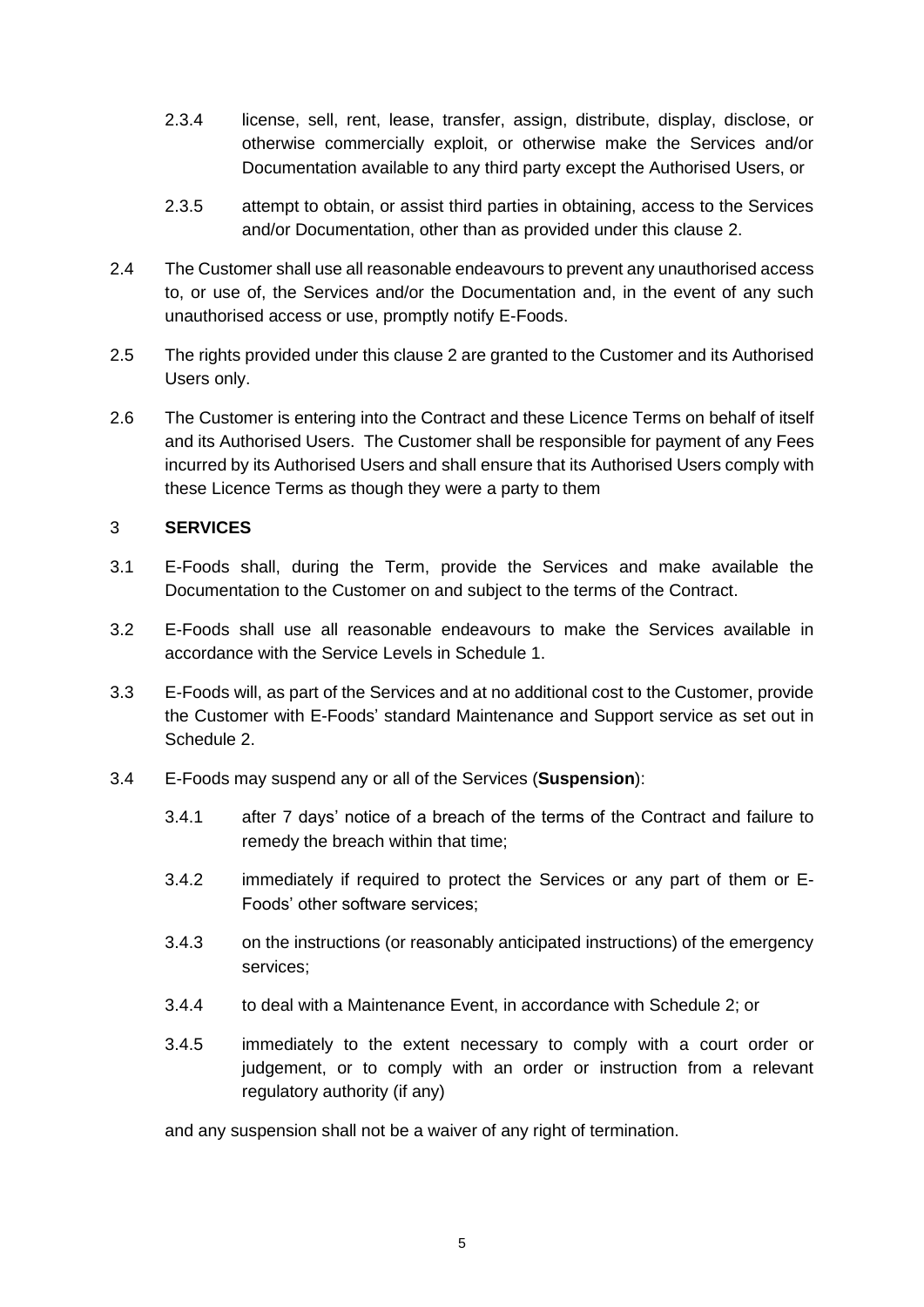3.5 Save as expressly set out in the Contract, any Enhancements made specifically at the request of the Customer will be charged and invoiced by E-Foods on a separate basis at its standard development rate (£850 per day per developer).

# 4 **CUSTOMER DATA**

- 4.1 The Customer shall own all right, title and interest in and to all of the Customer Data and shall have sole responsibility for the legality, reliability, integrity, accuracy and quality of the Customer Data.
- 4.2 E-Foods shall follow its archiving procedures for Customer Data as set out in its backup policy available on the Website or as provided electronically to the Customer by E-Foods, as such document may be amended by E-Foods in its sole discretion from time to time (it being acknowledged that any such policy available online shall take precedence over the form of any other policy which may be provided to the Customer by E-Foods by other means). In the event of any loss or damage to Customer Data, E-Foods shall use all reasonable endeavours to restore the lost or damaged Customer Data from the latest back-up of such Customer Data maintained by E-Foods in accordance with the archiving procedure described in its back-up policy. E-Foods shall not be responsible for any loss, destruction, alteration or disclosure of Customer Data caused by any third party (except those third parties sub-contracted by E-Foods to perform services related to Customer Data maintenance and back-up).
- 4.3 E-Foods shall, in providing the Services, comply with its privacy and security policy relating to the privacy and security of the Customer Data available on the Website or as provided electronically to the Customer by E-Foods, as such document may be amended from time to time by E-Foods in its sole discretion (it being acknowledged that any such policy available online shall take precedence over the form of any other policy provided to the Customer by E-Foods by other means).
- 4.4 In clauses 4.5 ,4.6 and 4.7,
	- 4.4.1 **Data Protection Legislation** means, as applicable, (i) the Data Protection Act 2018 and (ii) unless and until the General Data Protection Regulation ((EU) 2016/679) (**GDPR**) is no longer directly applicable in the UK, the GDPR and any national implementing laws, regulations and secondary legislation, as amended or updated from time to time, in the UK and then (iii) any successor legislation to the GDPR or the Data Protection Act 2018GDPR means the General Data Protection Regulation (Regulation (EU) 2016/679), as amended from time to time;
	- 4.4.2 **Business Contact Details** means the business contact information of personnel engaged by either party (and any Permitted Affiliates), specifically the name, business telephone number, business email address, business postal address and/or the job title of such personnel;
	- 4.4.3 The expressions **personal data**, **controller**, **processor** and **process** bear the meaning given to that expression in GDPR.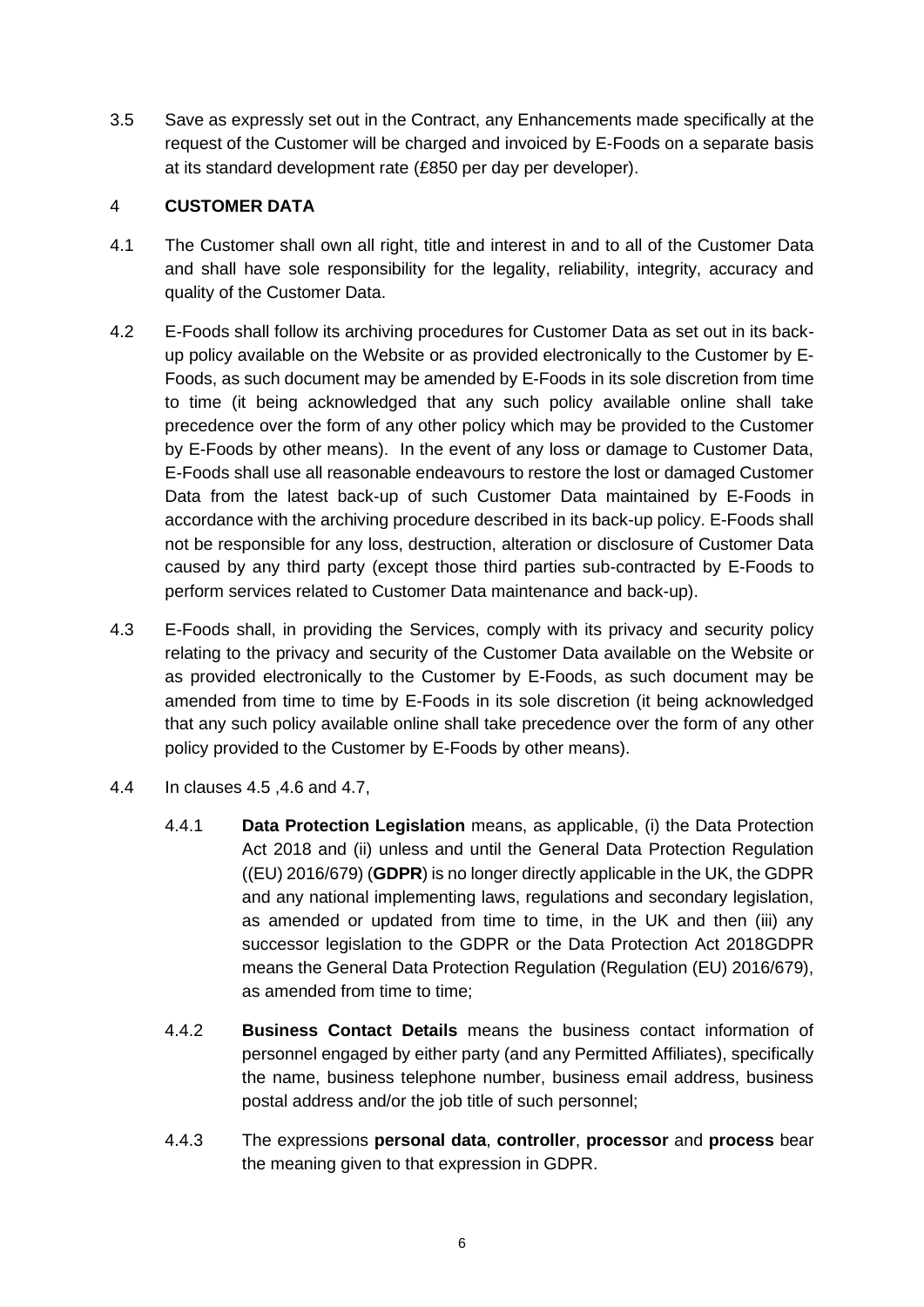- 4.5 Both parties will comply with all applicable requirements of the Data Protection Legislation. This clause 4 is in addition to, and does not relieve, remove or replace, a party's obligations under the Data Protection Legislation.
- 4.6 The parties acknowledge and agree that
	- 4.6.1 each party is a controller for the personal data it processes in connection with the Contract;
	- 4.6.2 each party is responsible for its own compliance with its data protection obligations under Data Protection Laws with regard to its processing of personal data; and
	- 4.6.3 the only personal data to be transmitted between the parties is Business Contact Data.
	- 4.6.4 If a party (the Disclosing Party) discloses Business Contact Data to the other party (the Recipient), the Disclosing Party shall ensure that such disclosure is lawful and the Recipient shall only process the Disclosing Party's Business Contact Data:
	- 4.6.5 to the extent necessary to perform its obligations under the Contract or as is otherwise necessary to comply with a legal obligation; and
	- 4.6.6 in compliance with Data Protection Legislation.
- 4.7 In the event that clause 4.6 becomes or will become inaccurate or incomplete before the termination of the Contract, the parties agree to negotiate in good faith to vary these Licence Terms as soon as reasonably practicable in order to: (i) reflect the personal data being transmitted between the parties; and (ii) ensure that the transmission and processing of such personal data complies with all applicable requirements under Data Protection Legislation.

# 5 **THIRD PARTY WEBSITES AND PROVIDERS**

- 5.1 The Customer acknowledges that the Services may enable or assist it to access the website content of, correspond with, and purchase products and services from, third parties via third-party websites and that it does so solely at its own risk. E-Foods makes no representation or commitment and shall have no liability or obligation whatsoever in relation to the content or use of, or correspondence with, any such third-party website, or any transactions completed, and any contract entered into by the Customer, with any such third party. Any contract entered into and any transaction completed via any third-party website is between the Customer and the relevant third party, and not E-Foods. E-Foods recommends that the Customer refers to the third party's website terms and conditions and privacy policy prior to using the relevant third-party website. E-Foods does not endorse or approve any third-party website nor the content of any of the third-party website made available via the Services.
- 5.2 For the purpose of its own internal business operations, and with the prior consent in writing of E-Foods, the Customer may link to the Website, provided that it does so in a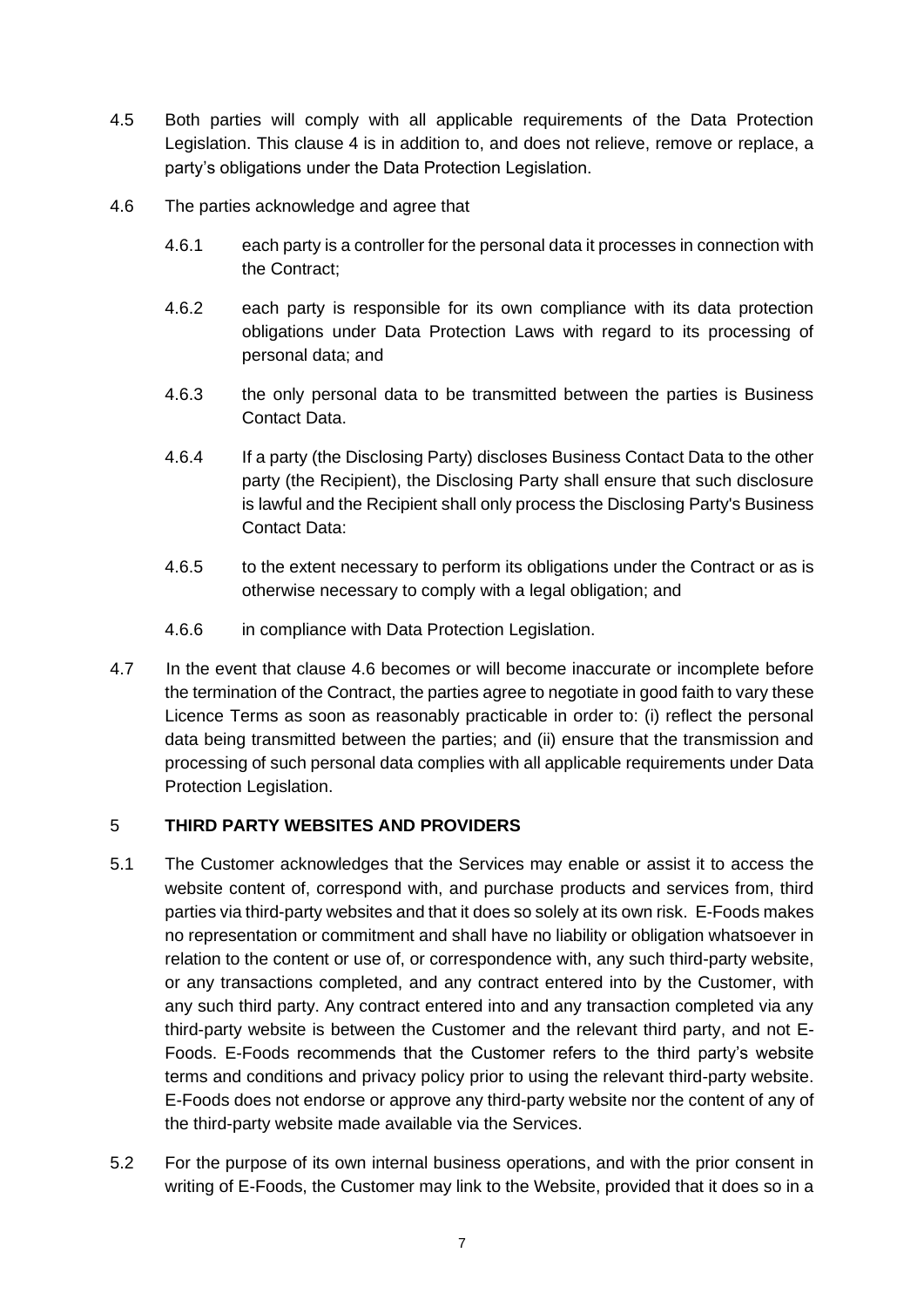way that is fair and legal and is not likely to damage E-Foods' reputation or suggest any form of association, approval or endorsement on E-Foods' part where none exists. Any such link must be to a Website owned and controlled by the Customer or a Permitted Affiliate and must be to the Website homepage and no other part of the Website. E-Foods reserves the right to withdraw linking permission at any time without notice.

## 6 **E-FOODS' OBLIGATIONS**

- <span id="page-7-0"></span>6.1 E-Foods undertakes that the Services will be performed substantially in accordance with the Documentation and with reasonable skill and care and that it will use all reasonable endeavours to perform the Services in accordance with the Service Levels as set out in Schedule 1.
- 6.2 The undertaking at clause [6.1](#page-7-0) shall not apply to the extent of any non-conformance which is caused by use of the Services contrary to E-Foods' instructions, or modification or alteration of the Services by any party other than E-Foods or E-Foods' duly authorised contractors or agents. If the Services do not conform with the foregoing undertaking, E-Foods will, at its expense, use all reasonable endeavours to correct any such non-conformance promptly, or provide the Customer with an alternative means of accomplishing the desired performance. Such correction or substitution constitutes the Customer's sole and exclusive remedy for any breach of the undertaking set out in clause [6.1.](#page-7-0) Notwithstanding the foregoing, E-Foods:
	- 6.2.1 does not warrant that the Customer's use of the Services will be uninterrupted or error-free; or that the Services, Software and Documentation and/or the information obtained by the Customer through the Services will meet the Customer's requirements; and
	- 6.2.2 is not responsible for any delays, delivery failures, or any other loss or damage resulting from the transfer of data over communications networks and facilities not procured by E-Foods as part of its day to day operations, including the internet, and the Customer acknowledges that the Services and Documentation may be subject to limitations, delays and other problems inherent in the use of such communications facilities.
- 6.3 E-Foods warrants that it has and will maintain all necessary licences, consents, and permissions necessary for the performance of its obligations under the Contract.

# 7 **CUSTOMER'S OBLIGATIONS**

- 7.1 The Customer shall:
	- 7.1.1 comply with all applicable laws and regulations with respect to its activities under the Contract;
	- 7.1.2 ensure that the Authorised Users use the Services and the Documentation in accordance with the terms and conditions of the Contract and shall be responsible for any Authorised User's breach of the Contract;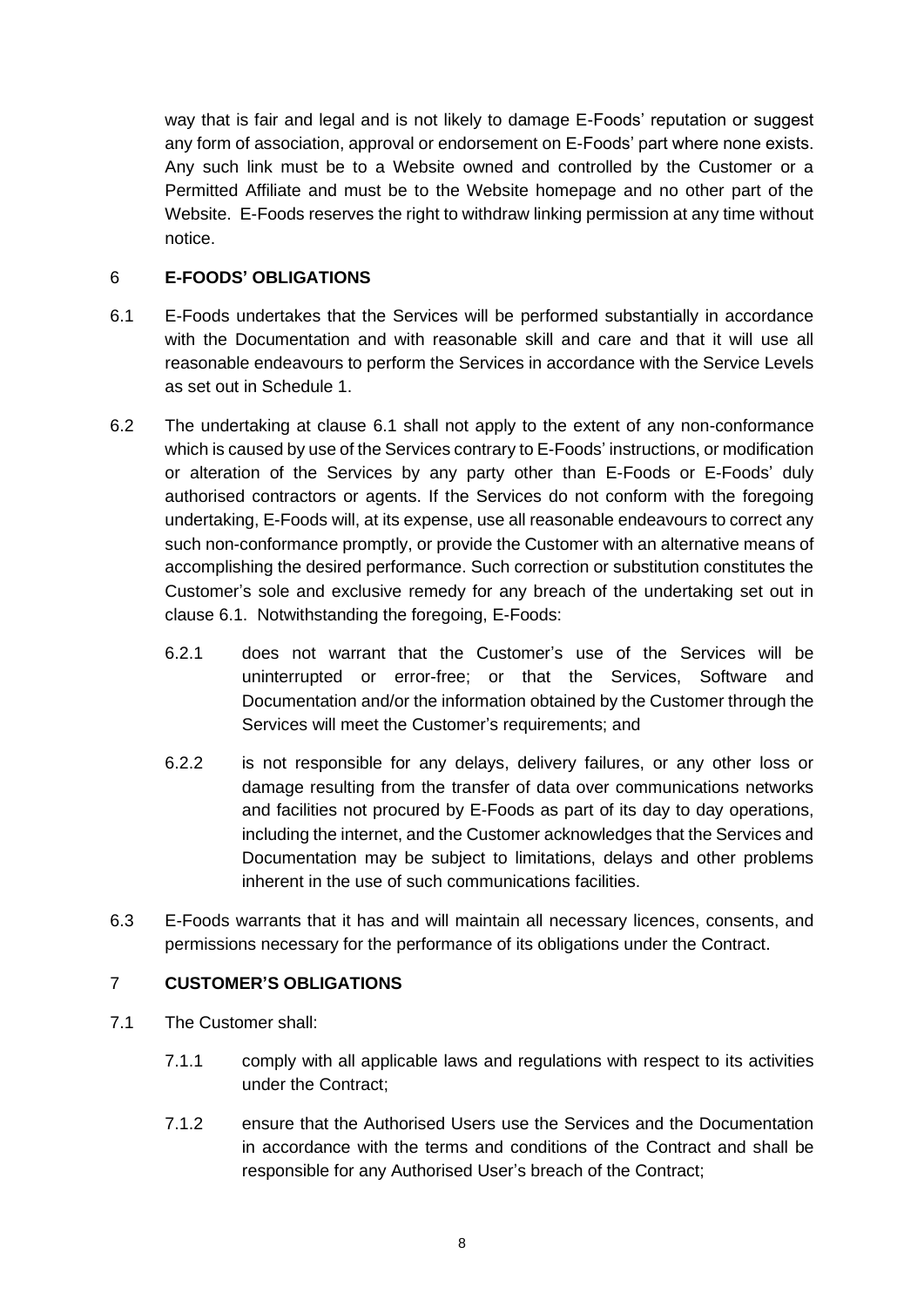- 7.1.3 ensure that its network and systems comply with any relevant specifications provided by E-Foods from time to time; and
- 7.1.4 be solely responsible for procuring and maintaining its network connections and telecommunications links from its systems to E-Foods' data centres, and all problems, conditions, delays, delivery failures and all other loss or damage arising from or relating to the Customer's network connections or telecommunications links or caused by the internet.

## <span id="page-8-0"></span>8 **FEES AND PAYMENT**

- 8.1 Save where the Contract expressly states that the Services are free to use, the Customer shall pay any applicable Fees to E-Foods in accordance with this clause [8](#page-8-0) and the Contract.
- 8.2 Any bona-fide dispute regarding Fees must be notified to E-Foods within 14 days of the issue of the disputed invoice.
- 8.3 If E-Foods has not received payment in respect of any non-disputed invoice or nondisputed portion of an invoice within 7 days of its due date, and without prejudice to any other rights and remedies of E-Foods:
	- 8.3.1 E-Foods may, without liability to the Customer, disable the Customer's password, account and access to all or part of the Services and E-Foods shall be under no obligation to provide any or all of the Services while the non-disputed invoice(s) concerned remain unpaid; and
	- 8.3.2 E-Foods may charge interest which shall accrue on a daily basis on such due amounts at an annual rate equal to 4% over the then current base lending rate of National Westminster Bank PLC from time to time.
- 8.4 All amounts and fees stated or referred to in the Contract:
	- 8.4.1 shall be payable in pounds sterling; and
	- 8.4.2 are exclusive of value added tax, which shall be added to E-Foods's invoice(s) at the appropriate rate.
- 8.5 E-Foods shall be entitled to increase the Fees:
	- 8.5.1 on the expiry of the Initial Term and each Renewal Term by giving to the Customer not less than 60 days' notice in writing of the proposed change; or
	- 8.5.2 at any time should the Customer's usage of the Services change in any material way by notice in writing to the Customer of the change.

# 9 **PROPRIETARY RIGHTS**

9.1 The Customer acknowledges and agrees that E-Foods and/or its licensors own all Intellectual Property Rights in the Services, the Software (including without limitation all Intellectual Property Rights in the platform design and underlying techniques,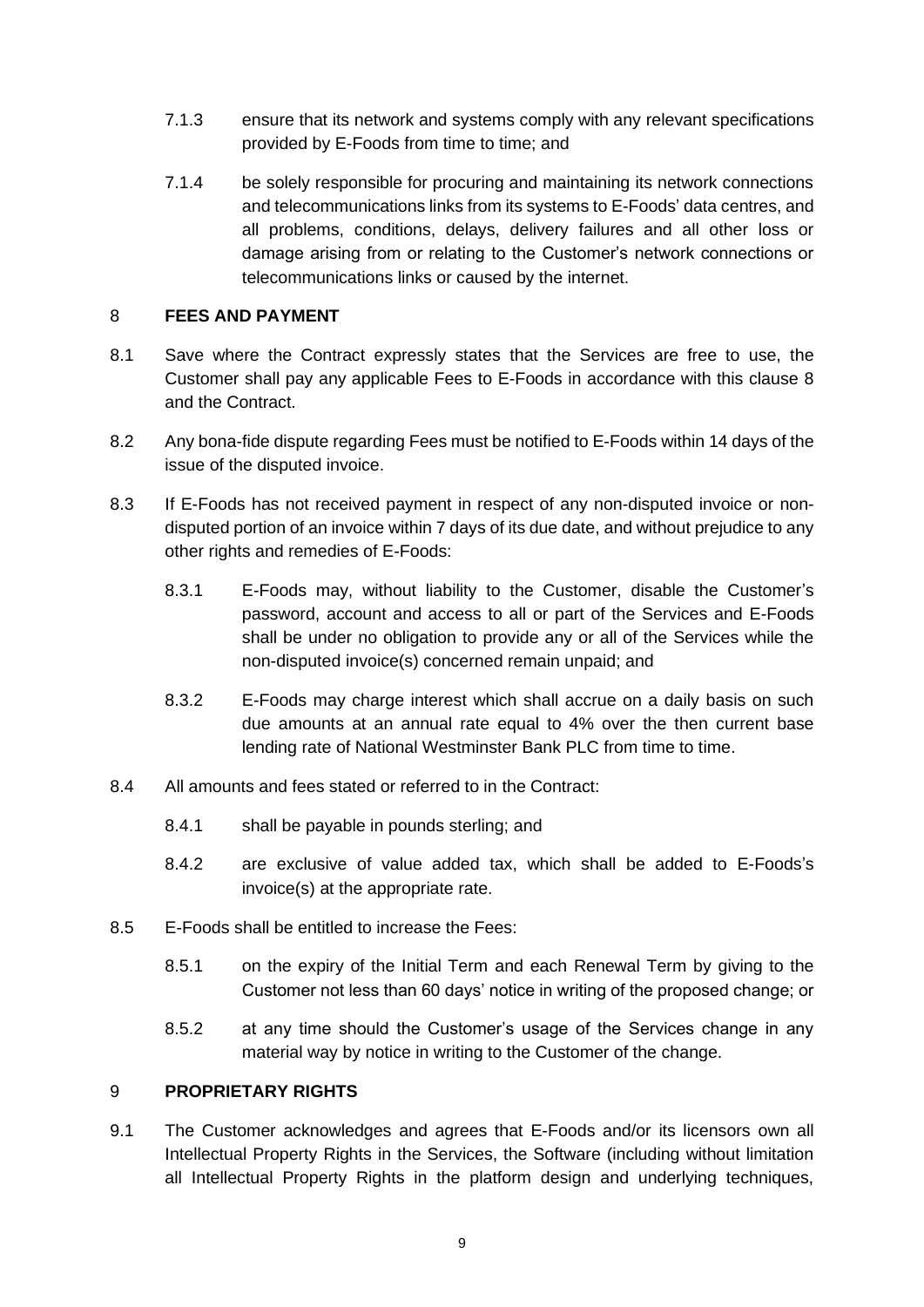database designs and the business and logic embedded within the Software), the Documentation and any Enhancements (whether or not made at the request of or paid for by the Customer) . Except as expressly stated herein, the Contract does not grant the Customer or any of the Authorised Users any rights to, or in, patents, copyright, database right, trade secrets, trade names, trade marks (whether registered or unregistered), or any other rights or licences in respect of the Services, the Software, the Documentation or in any Enhancements.

9.2 E-Foods confirms that it has all the rights in relation to the Services and the Documentation that are necessary to grant all the rights it purports to grant under, and in accordance with, the terms of the Contract.

## <span id="page-9-0"></span>10 **CONFIDENTIALITY**

- 10.1 Each party may be given access to Confidential Information from the other party in order to perform its obligations under the Contract. A party's Confidential Information shall not be deemed to include information that:
	- 10.1.1 is or becomes publicly known other than through any act or omission of the receiving party;
	- 10.1.2 was in the other party's lawful possession before the disclosure;
	- 10.1.3 is lawfully disclosed to the receiving party by a third party without restriction on disclosure;
	- 10.1.4 is independently developed by the receiving party, which independent development can be shown by written evidence; or
	- 10.1.5 is required to be disclosed by law, by any court of competent jurisdiction or by any regulatory or administrative body.
- 10.2 Each party shall hold the other's Confidential Information in confidence and, unless required by law, not make the other's Confidential Information available to any third party, or use the other's Confidential Information for any purpose other than the implementation of the Contract.
- 10.3 Each party shall take all reasonable steps to ensure that the other's Confidential Information to which it has access is not disclosed or distributed by its employees or agents in violation of the terms of the Contract.
- 10.4 Neither party shall be responsible for any loss, destruction, alteration or disclosure of Confidential Information caused by any third party.
- 10.5 The Customer acknowledges that details of the Services, and the results of any performance tests of the Services, constitute E-Foods's Confidential Information.
- 10.6 E-Foods acknowledges that the Customer Data is the Confidential Information of the Customer.
- 10.7 This clause [10](#page-9-0) shall survive termination of the Contract, however arising.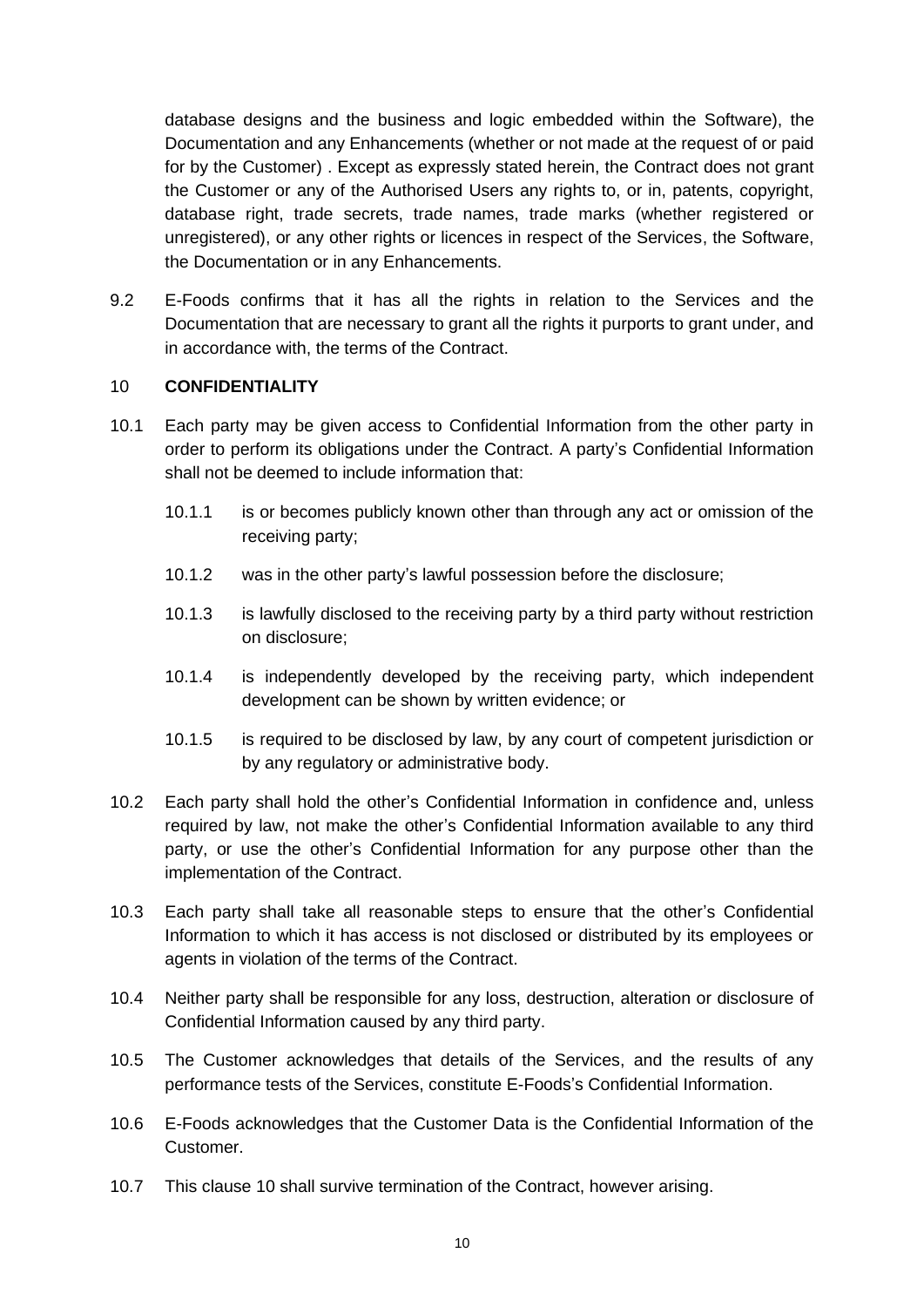10.8 No party shall make, or permit any person to make, any public announcement concerning the Contract without the prior written consent of the other parties (such consent not to be unreasonably withheld or delayed), except as required by law, any governmental or regulatory authority (including, without limitation, any relevant securities exchange), any court or other authority of competent jurisdiction.

## 11 **INDEMNITY**

- 11.1 The Customer shall defend, indemnify and hold harmless E-Foods against claims, actions, proceedings, losses, damages, expenses and costs (including without limitation court costs and reasonable legal fees) arising out of or in connection with the Customer's and the Authorised User's use of the Services and/or Documentation (including any breach of clauses [2.2](#page-3-0) and 2.3), provided that:
	- 11.1.1 the Customer is given prompt notice of any such claim;
	- 11.1.2 E-Foods provides reasonable co-operation to the Customer in the defence and settlement of such claim, at the Customer's expense; and
	- 11.1.3 the Customer is given sole authority to defend or settle the claim.
- <span id="page-10-0"></span>11.2 E-Foods shall defend the Customer, its officers, directors and employees against any claim that the Services, the Software or the Documentation infringes any United Kingdom patent effective as of the Commencement Date, copyright, trade mark, database right or right of confidentiality, and shall indemnify the Customer for any amounts awarded against the Customer in judgment or settlement of such claims, provided that:
	- 11.2.1 E-Foods is given prompt notice of any such claim;
	- 11.2.2 the Customer provides reasonable co-operation to E-Foods in the defence and settlement of such claim, at E-Foods's expense; and
	- 11.2.3 E-Foods is given sole authority to defend or settle the claim.
- 11.3 In the defence or settlement of any claim, E-Foods may procure the right for the Customer to continue using the Services, replace or modify the Services so that they become non-infringing or, if such remedies are not reasonably available, terminate the Contract without any additional liability or obligation to pay damages or other additional costs to the Customer.
- 11.4 In no event shall E-Foods, its employees, agents and sub-contractors be liable to the Customer to the extent that the alleged infringement is based on:
	- 11.4.1 a modification of the Services, the Software or Documentation by anyone other than E-Foods; or
	- 11.4.2 the Customer's use of the Services, the Software or Documentation in a manner contrary to the instructions given to the Customer by E-Foods; or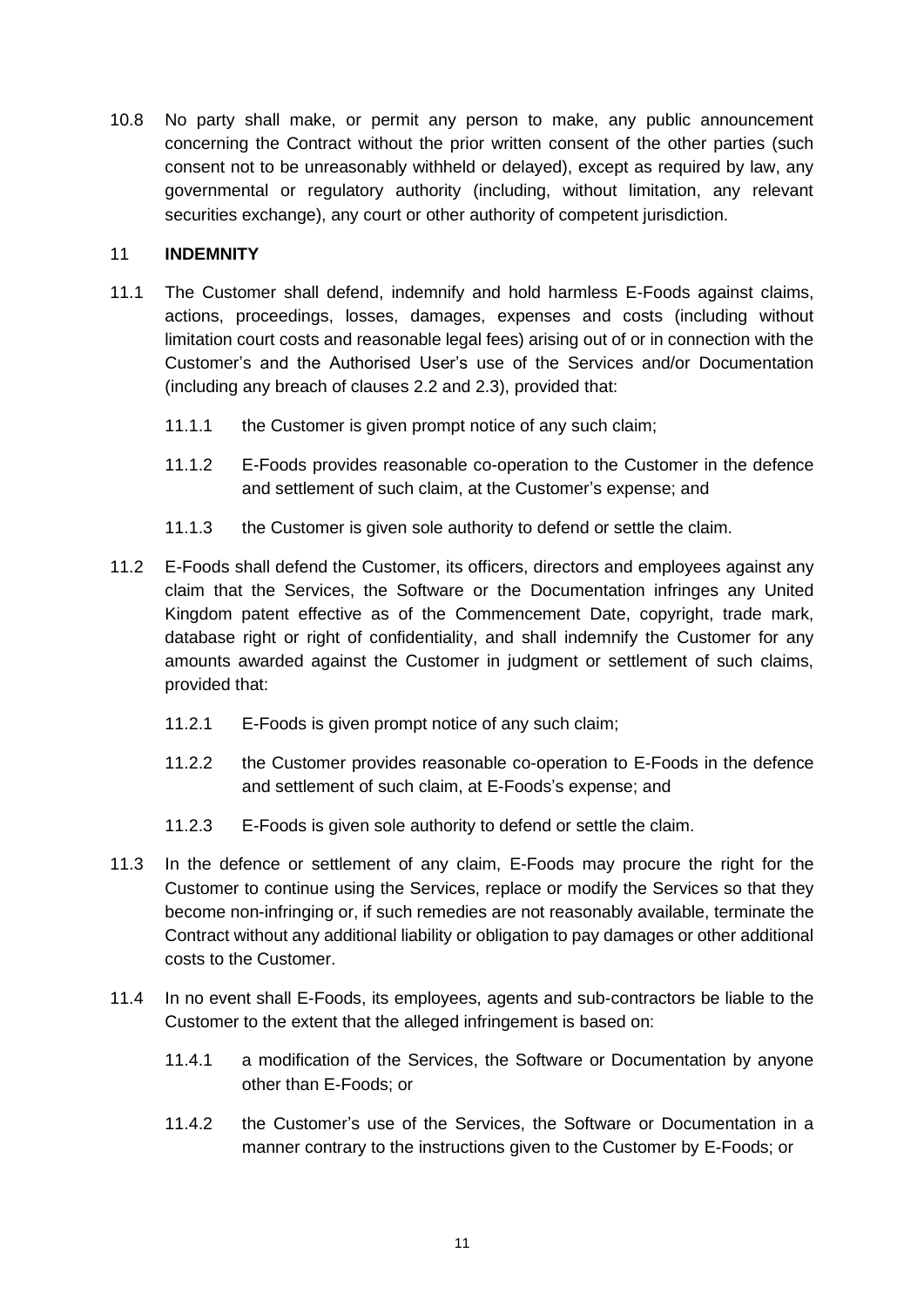- 11.4.3 the Customer's use of the Services or Documentation after notice of the alleged or actual infringement from E-Foods or any appropriate authority.
- 11.5 The foregoing and clause [12.5](#page-12-0) state the Customer's sole and exclusive rights and remedies, and E-Foods's (including E-Foods's employees', agents' and subcontractors') entire obligations and liability, for infringement of any patent, copyright, trade mark, database right or right of confidentiality.

## <span id="page-11-0"></span>12 **LIMITATION OF LIABILITY**

- 12.1 This clause [12](#page-11-0) sets out the entire financial liability of E-Foods (including any liability for the acts or omissions of its employees, agents and sub-contractors) to the Customer:
	- 12.1.1 arising under or in connection with the Contract;
	- 12.1.2 in respect of any use made by the Customer of the Services, the Software and Documentation or any part of them; and
	- 12.1.3 in respect of any representation, statement or tortious act or omission (including negligence) arising under or in connection with the Contract.
- <span id="page-11-1"></span>12.2 Except as expressly and specifically provided in the Contract:
	- 12.2.1 the Customer assumes sole responsibility for results obtained from the use of the Services, the Software and the Documentation by the Customer, and for conclusions drawn from such use. E-Foods shall have no liability for any damage caused by errors or omissions in any information, instructions or scripts provided to E-Foods by the Customer in connection with the Services, or any actions taken by E-Foods at the Customer's direction;
	- 12.2.2 all warranties, representations, conditions and all other terms of any kind whatsoever implied by statute or common law are, to the fullest extent permitted by applicable law, excluded from the Contract; and
	- 12.2.3 the Services and the Documentation are provided to the Customer on an "as is" basis.
- <span id="page-11-2"></span>12.3 Nothing in the Contract excludes the liability of E-Foods:
	- 12.3.1 for death or personal injury caused by E-Foods's negligence; or
	- 12.3.2 for fraud or fraudulent misrepresentation.
- 12.4 Subject to clause [12.2](#page-11-1) and clause [12.3](#page-11-2) E-Foods shall not be liable whether in tort (including for negligence or breach of statutory duty), contract, misrepresentation, restitution or otherwise for any loss of profits, loss of business, depletion of goodwill and/or similar losses or loss or corruption of data or information, or pure economic loss, or for any special, indirect or consequential loss, costs, damages, charges or expenses however arising under the Contract; and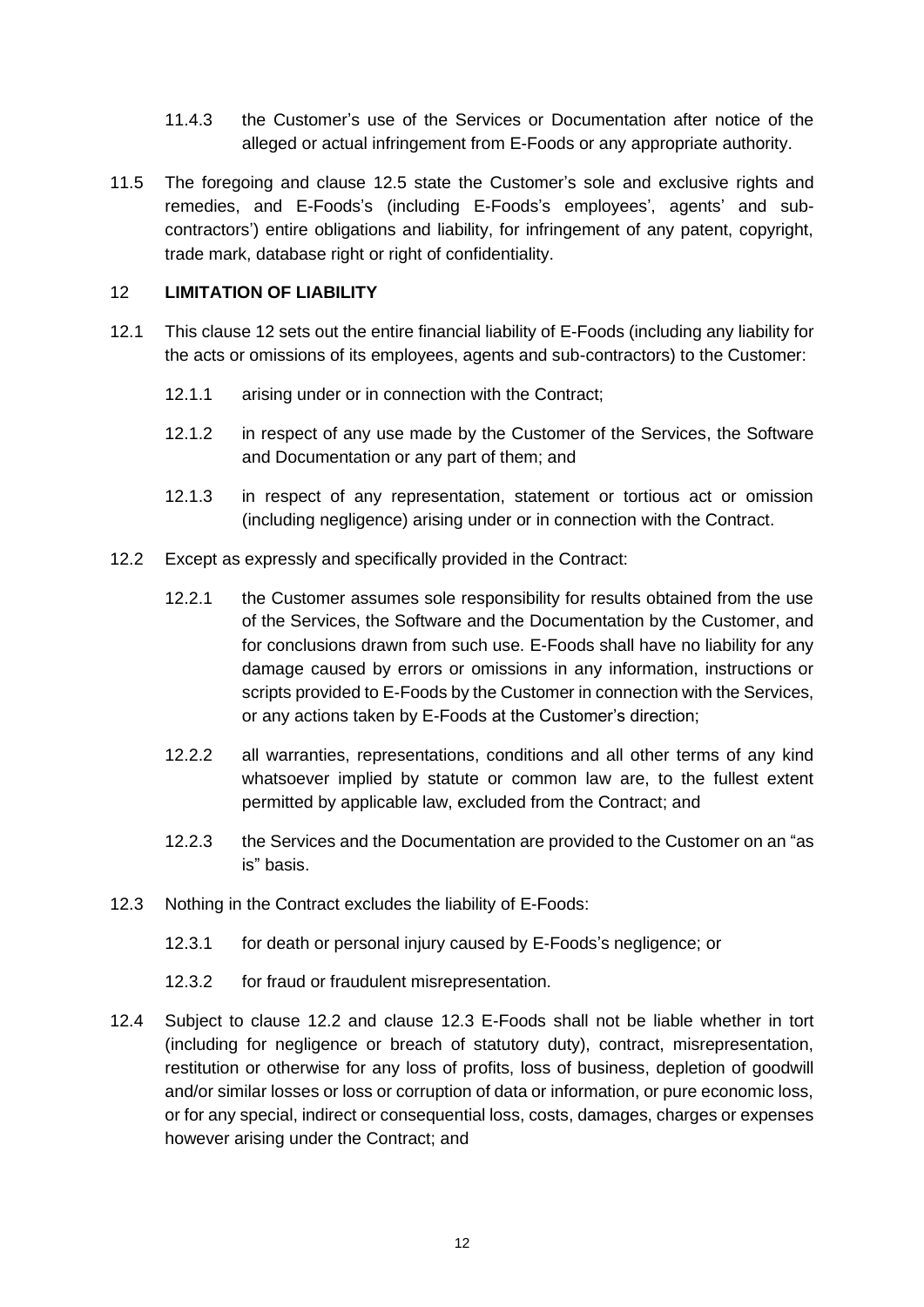<span id="page-12-0"></span>12.5 E-Foods' total aggregate liability in contract (including in respect of the indemnity at clause [11.2\)](#page-10-0), tort (including negligence or breach of statutory duty), misrepresentation, restitution or otherwise, arising in connection with the performance or contemplated performance of the Contract shall be limited to the greater of: (i) total Fees paid during the 12 months immediately preceding the date on which the claim arose, and (ii) £5,000.

## 13 **ALLERGEN AND NUTRITIONAL INFORMATION**

All food allergen, nutritional and any other information provided as part of or in consequence of the Services is made available on the following basis:

- 13.1 such information is not intended as legal, regulatory or compliance advice from E-Foods. The Customer is responsible for verifying the information (in particular, all allergen and nutritional information) and ensuring this information, the way the information is used or communicated and any products which display that information comply with applicable food safety, labelling, and hygiene legislation and guidance. Any assumptions E-Foods has made when linking allergen and nutritional information to ingredients must be thoroughly checked by the Customer before publishing this information on its menus or otherwise relying on the same;
- 13.2 E-Foods is unable to give any warranty as to allergen and nutritional information provided by third party suppliers or companies providing such information and does not accept any liability for any inaccuracies or incorrect information supplied by any such third parties;
- 13.3 where the Customer has engaged E-Foods or its Affiliates to handle their data entry, unless specific allergen and nutritional information has been supplied by the Customer, E-Foods will use its reasonable endeavours to link the appropriate generic data for products in their raw, uncooked state. However food products are constantly being reformulated and this information may change and E-Foods is unable to guarantee the accuracy of allergen or nutritional information associated with a supplied ingredient or the pre-loaded data that is associated with the store cupboard data; and
- 13.4 profitability and VAT calculations are estimates only and should be verified by the Customer.

## 14 **TERM AND TERMINATION**

14.1 The Contract shall, unless otherwise terminated in accordance with clause 14.2, commence on the Commencement Date and shall continue for the Initial Term, if any, as set out in the Contract. Where a Renewal Term has been agreed in the Contract, the Contract will automatically renew for successive periods equal to the Renewal Term (each being a "Renewal Term") unless either party gives not less than 30 days' notice to terminate, such notice to expire at the end of the Initial Term or a Renewal Term. If there is no Initial Term stated in the Contract then either party may terminate the Contract at any time by giving to the other party not less than 30 days' notice to terminate.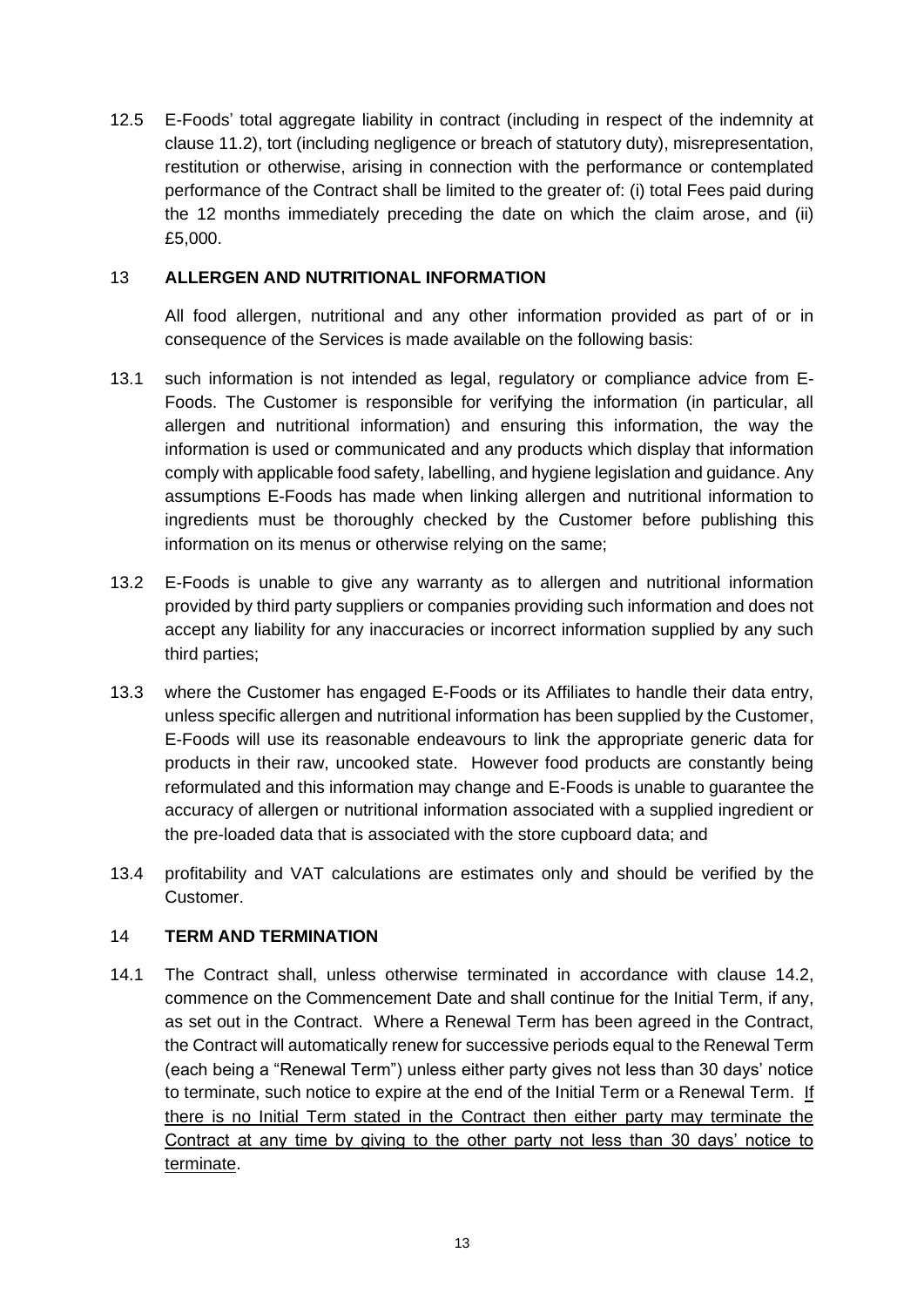- 14.2 Without affecting any other right or remedy available to it, E-Foods may terminate the Contract with immediate effect by giving written notice to the Customer if:
	- 14.2.1 the Customer fails to pay any amount due under the Contract on the due date for payment and remains in default for 14 days or more;
	- 14.2.2 the Customer commits a material breach of any other term of the Contract which breach is irremediable or (if such breach is remediable) fails to remedy that breach within a period of 14 days after being notified in writing to do so;
	- 14.2.3 the Customer repeatedly breaches any of the terms of the Contract in such a manner as to reasonably justify the opinion that its conduct is inconsistent with it having the intention or ability to give effect to the terms of the Contract;
	- 14.2.4 the Customer suspends, or threatens to suspend, payment of its debts or is unable to pay its debts as they fall due or admits inability to pay its debts or is deemed unable to pay its debts;
	- 14.2.5 a petition is filed, a notice is given, a resolution is passed, or an order is made, for or in connection with the winding up of the Customer other than for the sole purpose of a scheme for a solvent amalgamation of the Customer with one or more other companies or the solvent reconstruction of the Customer;
	- 14.2.6 an application is made to court, or an order is made, for the appointment of an administrator, or if a notice of intention to appoint an administrator is given or if an administrator is appointed, over the Customer;
	- 14.2.7 a receiver or administrative receiver is appointed over the assets of the Customer;
	- 14.2.8 the Customer, being an individual, is subject to a bankruptcy petition or order;
	- 14.2.9 any event occurs, or proceeding is taken, with respect to the Customer in any jurisdiction to which it is subject that has an effect equivalent or similar to any of the events mentioned in clause 14.2.4 to clause 14.2.8 (inclusive);
- 14.3 On termination of the Contract for any reason:
	- 14.3.1 all licences or rights granted to the Customer under the Contract shall immediately terminate;
	- 14.3.2 each party shall return and make no further use of any equipment, property, Documentation and other items (and all copies of them) belonging to the other party;
	- 14.3.3 E-Foods may destroy or otherwise dispose of any of the Customer Data in its possession unless E-Foods receives, no later than ten days after the effective date of the termination of the Contract, a written request for the delivery to the Customer of the then most recent back-up of the Customer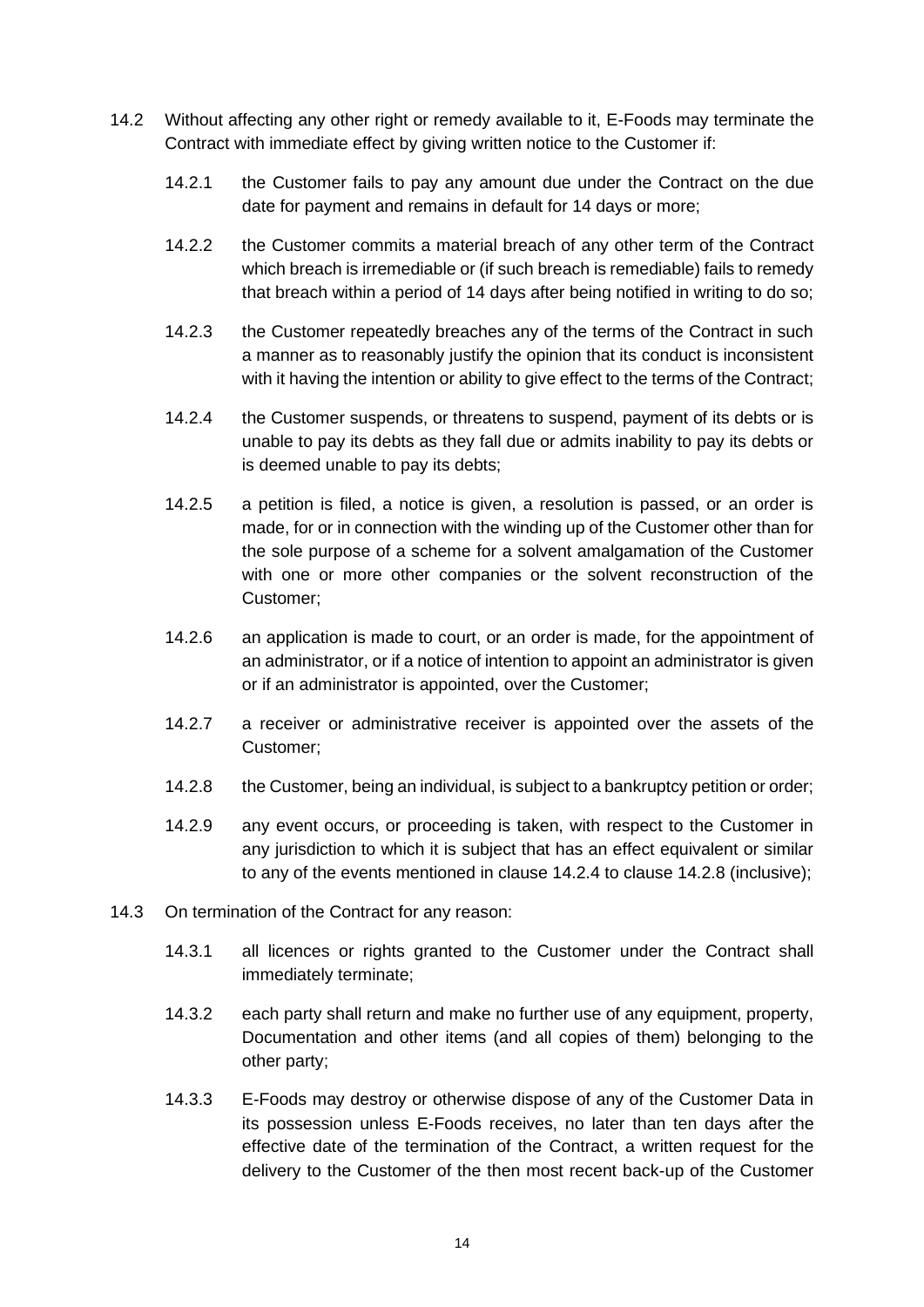Data. E-Foods shall use reasonable commercial endeavours to deliver the back-up to the Customer within 30 days of its receipt of such a written request, provided that the Customer has, at that time, paid all Fees and charges outstanding at and resulting from termination (whether or not due at the date of termination). The Customer shall pay all reasonable expenses incurred by E-Foods in returning or disposing of Customer Data; and

14.3.4 any rights, remedies, obligations or liabilities of the parties that have accrued up to the date of termination, including the right to claim damages in respect of any breach of the agreement which existed at or before the date of termination shall not be affected or prejudiced.

## 15 **FORCE MAJEURE**

E-Foods shall have no liability to the Customer under the Contract if it is prevented from or delayed in performing its obligations under the Contract, or from carrying on its business, by acts, events, omissions or accidents beyond its reasonable control, including, without limitation, strikes, lock-outs or other industrial disputes (whether involving the workforce of E-Foods or any other party), failure of a utility service or transport or telecommunications network, act of God, war, riot, civil commotion, malicious damage, compliance with any law or governmental order, rule, regulation or direction, accident, breakdown of plant or machinery, fire, flood, storm or default of suppliers or sub-contractors, provided that the Customer is notified promptly of such an event and its expected duration.

## 16 **VARIATION**

- 16.1 Subject to clause 8.5 and 16.2, no variation of the Contract shall be effective unless it is in writing and signed by the parties (or their authorised representatives).
- 16.2 E-Foods may vary these Licence Terms on giving to the Customer not less than 30 days' notice in writing of the proposed changes.

## 17 **WAIVER**

No failure or delay by a party to exercise any right or remedy provided under the Contract or by law shall constitute a waiver of that or any other right or remedy, nor shall it prevent or restrict the further exercise of that or any other right or remedy. No single or partial exercise of such right or remedy shall prevent or restrict the further exercise of that or any other right or remedy.

## 18 **SEVERANCE**

If any provision (or part of a provision) of the Contract is found by any court or administrative body of competent jurisdiction to be invalid, unenforceable or illegal, the other provisions shall remain in force. If any invalid, unenforceable or illegal provision would be valid, enforceable or legal if some part of it were deleted, the provision shall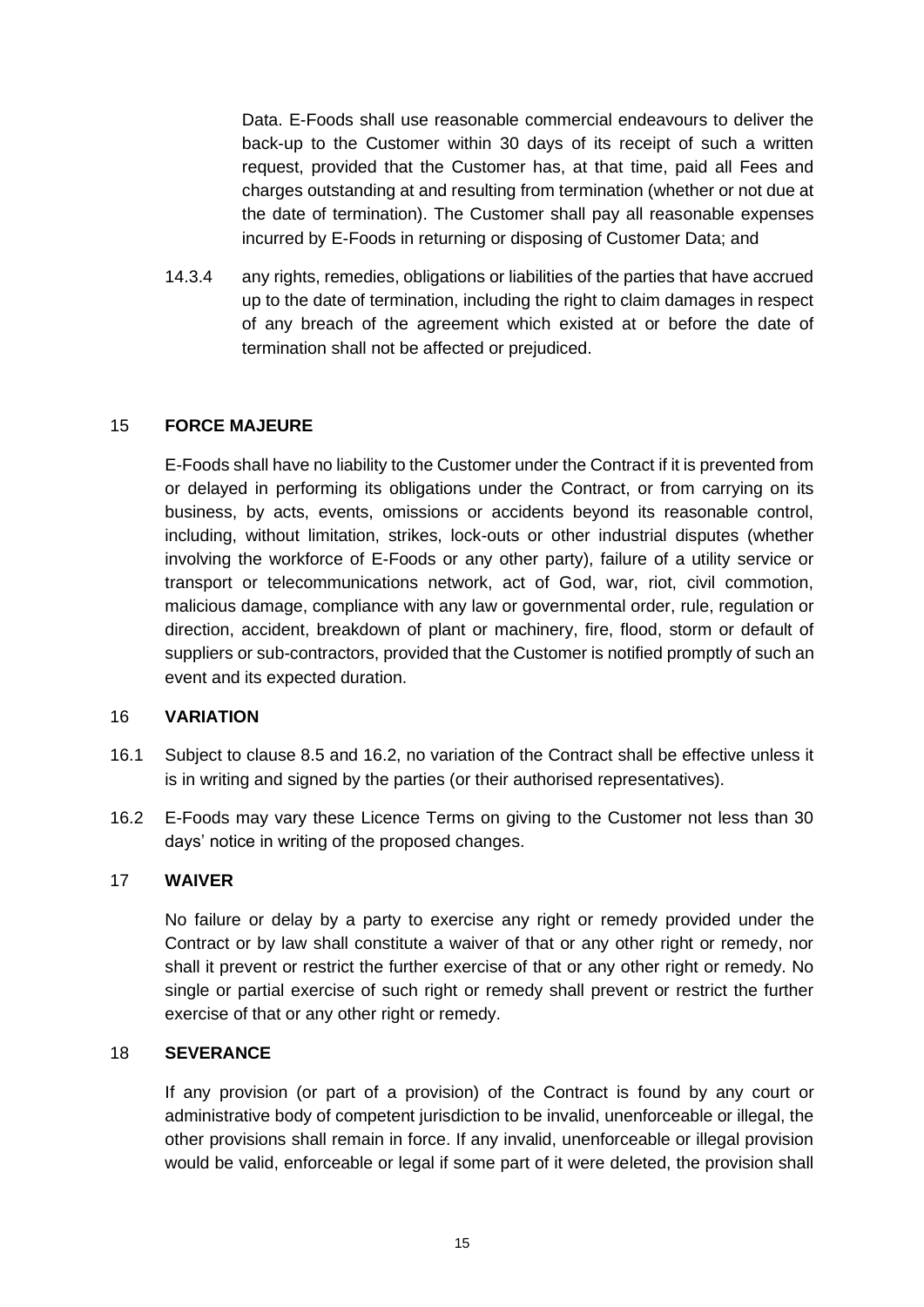apply with whatever modification is necessary to give effect to the commercial intention of the parties.

## 19 **ENTIRE AGREEMENT**

- 19.1 The Contract, and any documents referred to in it, constitute the whole agreement between the parties and supersede any previous arrangement, understanding or agreement between them relating to the subject matter they cover.
- 19.2 Each of the parties acknowledges and agrees that in entering into the Contract it does not rely on any undertaking, promise, assurance, statement, representation, warranty or understanding (whether in writing or not) of any person (whether party to the Contract or not) relating to the subject matter of the Contract, other than as expressly set out in the Contract.

## 20 **ASSIGNMENT**

The Customer shall not assign, transfer, charge, sub-contract or deal in any other manner with all or any of its rights or obligations under the Contract. E-Foods may at any time assign, transfer, charge, sub-contract or deal in any other manner with all or any of its rights or obligations under the Contract.

# 21 **THIRD PARTY RIGHTS**

The Contract does not confer any rights on any person or party (other than the parties to the Contract and, where applicable, their successors and permitted assigns) pursuant to the Contracts (Rights of Third Parties) Act 1999.

## 22 **NOTICES**

- <span id="page-15-0"></span>22.1 Any notices required to be given under the Contract shall be in writing and signed by or on behalf of the party sending it. A notice sent by email shall be deemed to be signed for the purposes of this clause if the name of the sender appears in a signature position after the body of the email.
- 22.2 Any notice referred to in clause [22.1](#page-15-0) may be served by delivering it by hand and delivered personally or by first class post or by email.
- 22.3 Any notice sent by email should be sent to the following email addresses:

E-Foods:

*[andynorth@e-foods.co.uk](mailto:andynorth@e-foods.co.uk) for the attention of: Andy North Commercial Director*

The Customer:

Any email address identified in the Contract for the Customer or any email address notified by the Customer from time to time for the purpose of receiving communications and/or notices.

22.4 Any notice served by: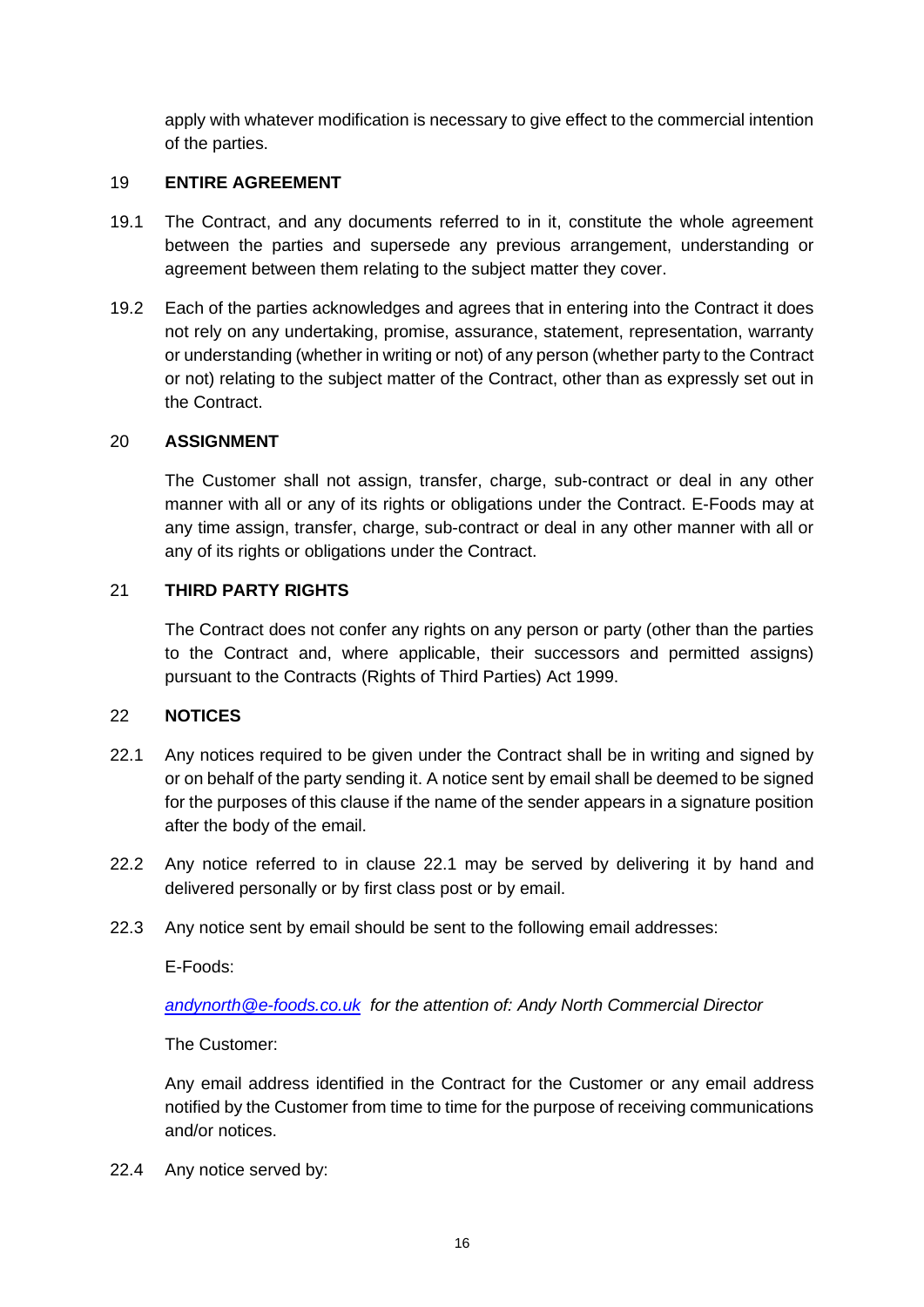- 22.4.1 personal delivery, shall be deemed served at the time of delivery;
- 22.4.2 first class post, shall be deemed served at the start of the second Business day after posting;
- 22.4.3 email shall be deemed served on the day of transmission (or the next Business day if sent after 17:00 in the place of receipt in which case it shall be deemed to be received on the next Business Day in the place of receipt.
- 22.5 Any party may change any details of its address or email address by notice in the manner described above.

#### 23 **GOVERNING LAW AND JURISDICTION**

The Contract and any dispute or claim arising out of or in connection with it or its subject matter or formation (including non-contractual disputes or claims) shall be governed by and construed in accordance with the law of England. Each party irrevocably agrees that the courts of England shall have exclusive jurisdiction to settle any dispute or claim arising out of or in connection with the Contract or its subject matter or formation (including non-contractual disputes or claims).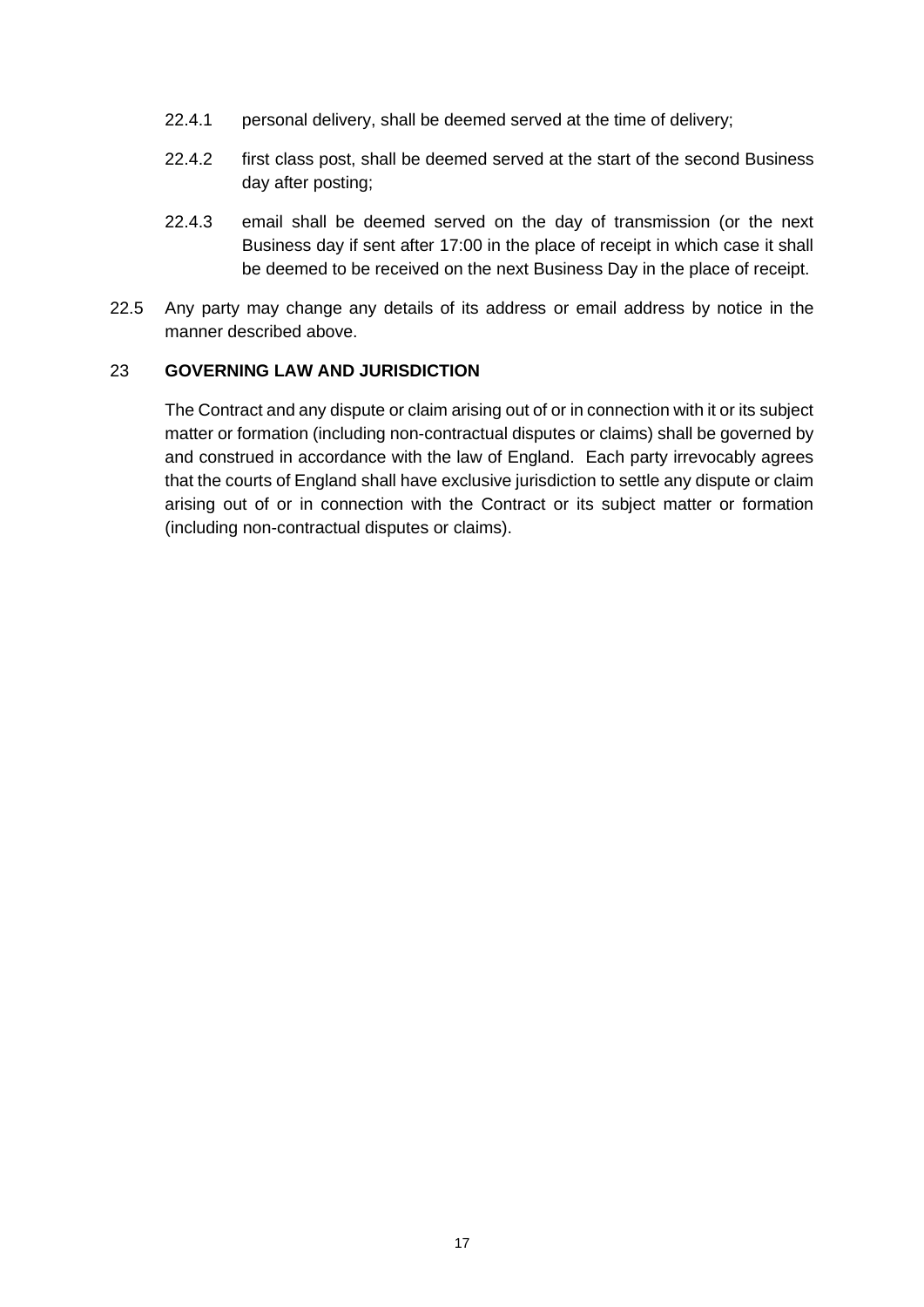#### **SCHEDULE 1**

#### **SERVICE LEVELS (AVAILABILITY) ARRANGEMENTS**

#### 1 **SERVICE AVAILABILITY**

E-Foods shall provide at least a 98.0% uptime service availability level (**Uptime Service Level**) during normal working hours. This availability refers to an access point on E-Foods hosting provider's backbone network. It does not apply to the portion of the circuit that does not transit the hosting provider's backbone network, as the Customer is responsible for its own internet access. Availability does not include Maintenance Events as described in paragraph 1 of [Schedule](#page-18-0) 2, Customer-caused or third partycaused outages or disruptions (except to the extent that such outages or disruptions are caused by those duly authorised third parties sub-contracted by E-Foods to perform the Services), or outages or disruptions attributable in whole or in part to force majeure events within the meaning of clause 15 of the Agreement.

## 2 **AVAILABILITY MEASUREMENT**

Availability measurement shall be carried out by E-Foods and is based on the monthly average percentage availability, calculated at the end of each calendar month as the total actual uptime minutes divided by total possible uptime minutes in the month. E-Foods shall keep and shall send to the Customer, on reasonable request, records of its availability measurement activities under the Contract.